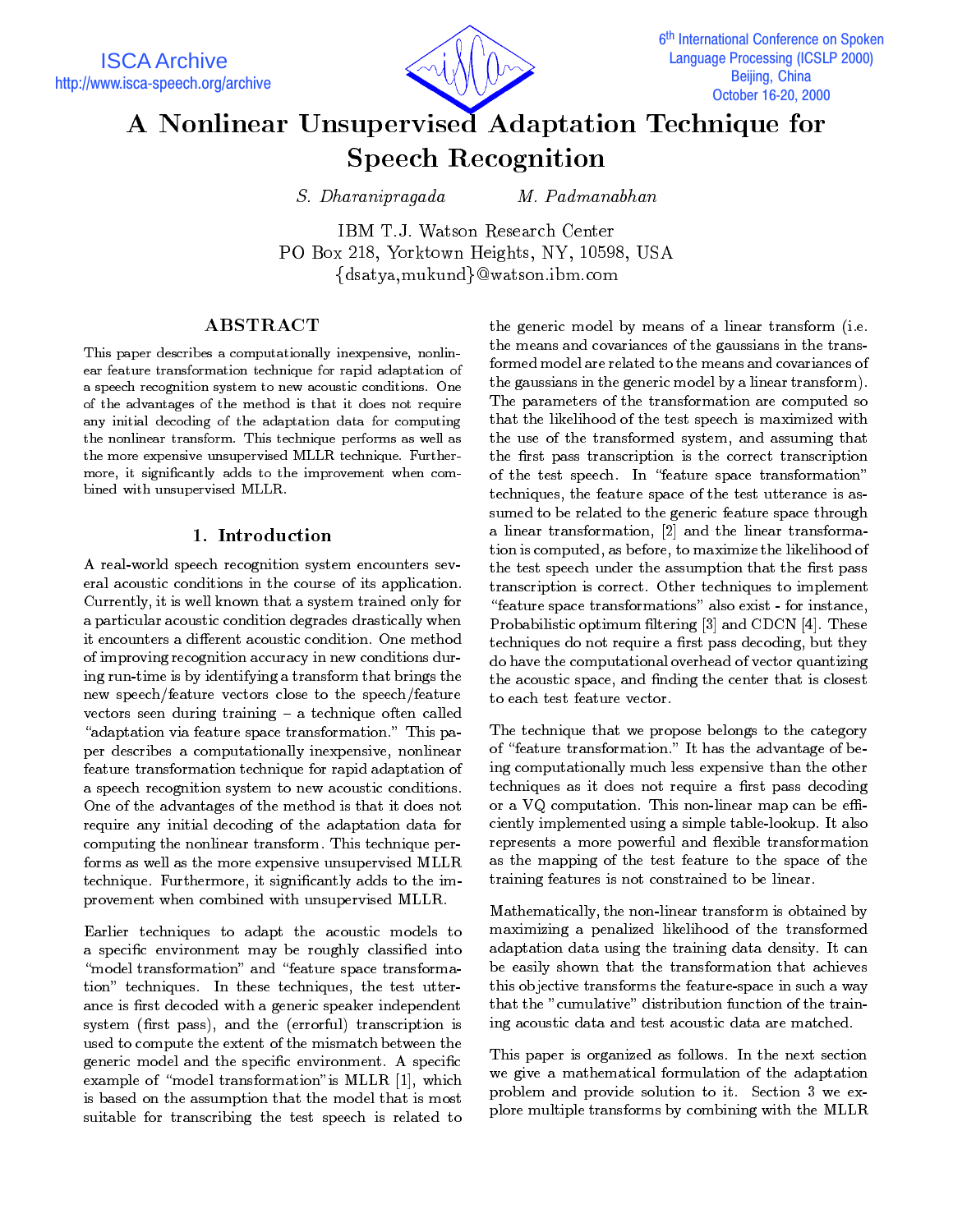technique. Section 4 describes a practical approach to implementing the solution obtained in Section 2. Section 5 gives results.

#### 2. Mathematical Formulation

Let us assume that the training data has a density  $p_0$ . Let  $y_1, y_2, \dots, y_N : y_i \in R^d$  be the adaptation vectors. Let  $p_y$  denote the density of the adaptation data. Let  $f\,:\,R^d\,\rightarrow\,R^d$  be a transform, possibly nonlinear, and let  $z_1, z_2, \dots, z_N : z_i \in R^d$  be the transformed adaptation data, i.e.,  $z_i = f(y_i)$ . Let  $p_z$  denote the density of the transformed data. Consider, the Kullback-Liebler distance between the densities  $p_z$  and  $p_0$ , which is a function of the transformation  $f$ :

$$
L(f) = D(p_z|p_0) = \int_z p_z(z) \log p_z(z) dz - \int_z p_z(z) \log p_0(z) dz
$$
\n(1)

Our goal is to obtain  $f^*$  that minimizes  $L(f)$ , i.e.,

$$
f^* = \arg\min_f L(f). \tag{2}
$$

 $L(f)$  is minimized when  $p_z(z) = p_0(z)$  for all  $z \in R^d$ , i.e., the transform must be selected in such a way that the density of the transformed data matches the training data density.

Interestingly,  $L(f)$  can also be viewed as the negative of the penalized log-likelihood of the transformed data according to the training density. The penalty term, which is equal to the entropy of  $p_z$  prevents the optimal solution from being a trivial point mass distribution.

Finding a multidimensional transform that achieves the above is difficult in general. However, if we make the simplifying assumption of independence between the dimensions of the feature vectors then the density matching can be done for each dimension separately. One dimensional density matching is a widely applied technique for equalization and enhancement. In [5], this method was applied directly to the speech samples for the application of speaker identication. The transform is found as follows: Let r and s be two real-valued random variables with probability density functions  $p_r(r)$  and  $p_s(s)$ respectively. Let

 $h(r) = \int_0^r p_r(w)dw$  (3)

and

$$
g(s) = \int_{-\infty}^{s} p_s(w) dw.
$$
 (4)

Both  $h$  and  $g$ , being cumulative distribution functions (CDFs), are single-valued and monotonically increasing in the interval  $[0 \ 1]$ . If we define the transform  $f =$  $g^{-1}h$ , then if  $y = f(r)$ , the probability density function of  $y, p_y$ , is equal to  $p_s$ .

### 3. Combining with MLLR

It is relatively straightforward to see that the above for mulation and solution can be extended to obtain multiple class dependent nonlinear transformations. Another method to obtain class dependent adjustments is to apply MLLR after a global nonlinear transform is applied to the adaptation data. MLLR is a widely used model transformation technique [1]. In MLLR, the means,  $\mu_i$ , of the output Gaussian distributions are modied by applying a linear transform,  $W_j$  and an offset,  $v_j$ , i.e.

$$
\hat{\mu}_j = W_j \mu_j + v_j. \tag{5}
$$

 $\int_{z} p_{z}(z) \log p_{0}(z) dz$  transforms  $W_j$  and  $v_j$  in the MLLR technique will reveal The transforms  $W_i$  and offsets  $v_i$  are chosen to maximize the likelihood of the adaptation data. A close examithat they are linearly related to the adaptation vectors, i.e.,

$$
(W_j,v_j)=\mathcal{L}(z_1,z_2,\cdots,z_N) \qquad \qquad (6)
$$

But, since the  $z_i$  are related to  $y_i$  by a nonlinear transform we now have  $(W_i, v_j)$  related to the adaptation vectors in a nonlinear fashion.

# 4. Practical Implementation

Since we have sufficient training data, we can employ a non-parametric method, such as a histogram method, to determine the training data distribution. Since each dimension of the speech vector is considered independently, subscripts are dropped for ease of notation. First, the maximum and the minimum values across the whole training set,  $x_{max}$  and  $x_{min}$  are determined for each dimension. The range  $[x_{min}$ ,  $x_{max}]$  is divided uniformly into  $M$  non-overlapping intervals or bins (usually equally spaced and typically about 10,000 in number);  $x_{min} = b_1 < b_2 < \cdots b_{M+1} = x_{max}$  and bin  $B_i = [b_i, b_{i+1})$ . Next, a histogram is constructed on these bins using the entire training data-set. To do this, the entire training data is scanned and the number of samples that fall in each bin is counted. Let  $n_i$  be the number of samples in bin  $\mathcal{B}_i$  and N be the total number of samples, i.e. the training data size. The probability of x being in bin  $B_i$  is approximated by :

$$
p_0(x \in B_i) = \frac{n_i}{N}.\tag{7}
$$

Furthermore, for any  $x \in \mathcal{B}_i$  the cumulative distribution function is approximated by:

$$
g(x : x \in B_i) = \sum_{j=1}^{i} \frac{n_j}{N}
$$
 (8)

which is a piece-wise constant function approximation of the true cumulative distribution function.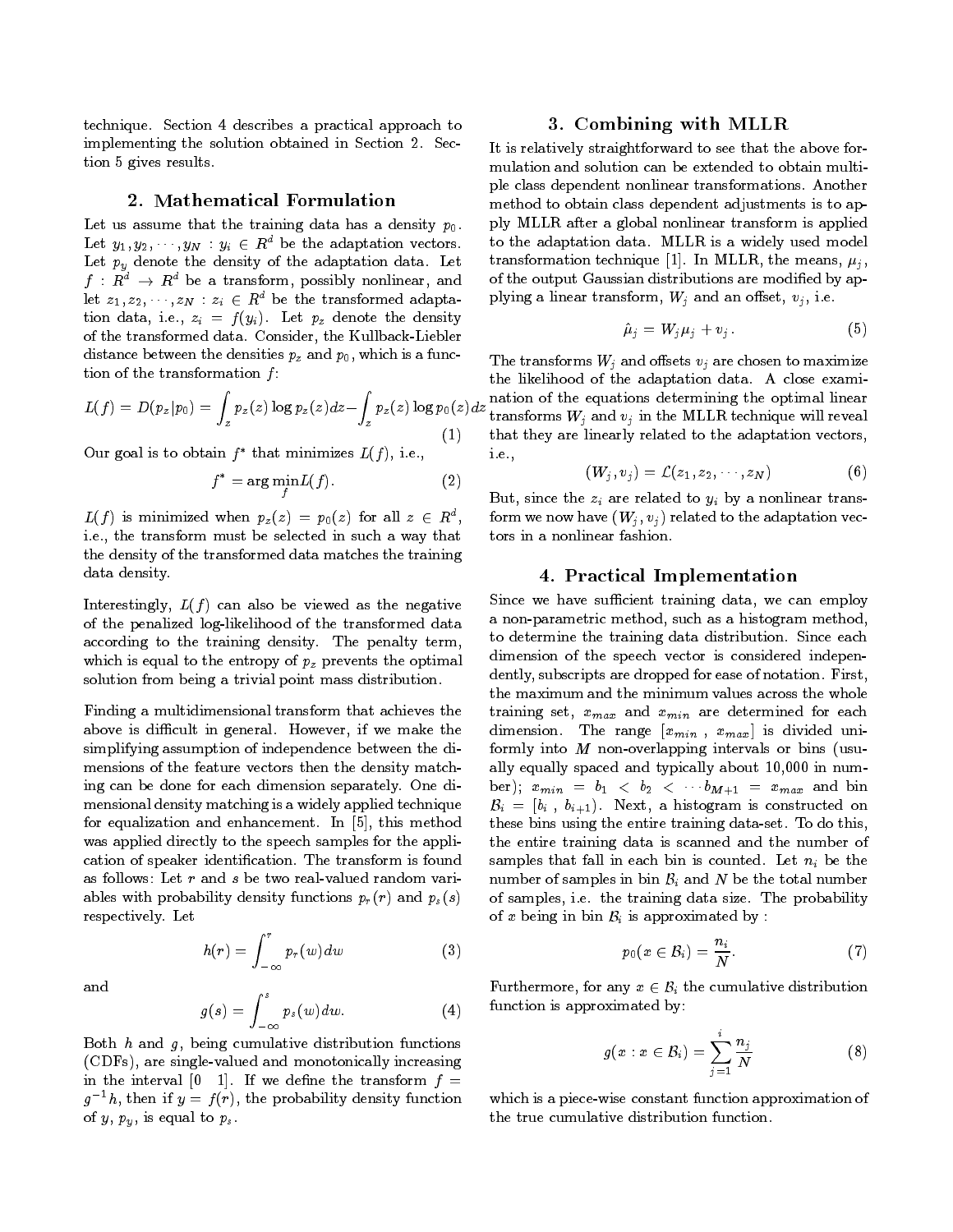When enough adaptation data is available the same nonparametric histogram technique can be used to approximate the probability density of the adaptation data,  $p_y$ , along each dimension. The computation of the adaptation CDF, h, is identical to the training CDF computation, but with the adaptation speech vectors.

To efficiently implement the transformation the computations are organized as follows: First two tables  $(x_k, g_k)$ and  $(y_k, h_k)$  are constructed from g and h respectively in such a way that  $g_k$  and  $h_k$  take on values in [0 1] in equal increments (typically 1000 increments). Combining these tables gives the map  $\{y_k, x_k\}$ , which is a piecewise constant approximation of the true transformation. Then for any value y, the closest value in  $y_k$  is found by a employing a simple binary search and the corresponding value from  ${x_k}$  is used as the transformed value of y.

#### 5. Experimental Results

We experimented with this technique to compensate for the mismatch between handset and speaker-phone telephone data. The baseline system was trained using handset data and as expected this performs relatively poorly on the speakerphone data. The training CDF comprises of the CDF of the handset features and the test CDF comprises of the CDF of the speakerphone features. These CDFs can be computed on a speaker dependent basis or a speaker independent basis and we experimented with both techniques. For the speaker dependent case, to ensure that there is no dependence on the phonetic content of the test and training data, no stereo data was used i.e., the training and test CDF's were computed using different sentences from the same speaker recorded either on a speakerphone or handset.

#### 5.1. System Description

All experiments were conducted on the IBM rank-based LVCSR system. The IBM LVCSR system uses contextdependent sub-phone classes which are identified by growing a decision tree using the training data and specifying the terminal nodes of the tree as the relevant instances of these classes  $[6, 7]$ . The training feature vectors are poured down this tree and the vectors that collect at each leaf are modeled by a mixture of Gaussian pdf 's, with diagonal covariance matrices. Each leaf of the decision tree is modeled by a 1-state Hidden Markov Model with a self loop and a forward transition. Output distributions on the state transitions are expressed in terms of the rank of the leaf instead of in terms of the feature vector and the mixture of Gaussian pdf 's modeling the training data at the leaf. The rank of a leaf is obtained by computing the log-likelihood of the acoustic



Figure 1: Cdf matching for the first cepstral dimension of handset and speaker phone features

vector using the model at each leaf, and then ranking the leaves on the basis of their log-likelihoods.

Speech was coded into 25 ms frames, with a frame-shift of 10 ms. Each frame was represented by a 39 component vector consisting of 13 MFCCs and their first and second time derivatives. Time derivatives and mean removal were performed after the nonlinear transformation. A set of SI models were trained on several hours of the telephone handset data. Overall, the decision tree had 2615 leaves. Each leaf had 15 Gaussian mixture components for the output distribution.

## 5.2. Experimental Set-up

The test data comprises of 25 sentences each (from the air travel domain) from 30 speakers recorded on speakerphones. The adaptation data comprises of two components:  $(1)$  a different set of 25 sentences from each speaker recorded on speakerphone and (2) another set of 25 sentences from each speaker recorded on a handset. Note that the nonlinear transformation technique uses both set of adaptation data whereas the other adaptation techniques that we benchmarked (unsupervised MLLR  $[1]$ ) use just the first component.

Table 1 summarizes all the results. We obtain a relative improvement of 32:5% in word error rate with the nonlinear transformation technique using a speaker dependent reference CDF (SD-NL). We also note that this improvement is similar to that obtained with the unsupervised MLLR technique. When MLLR is applied